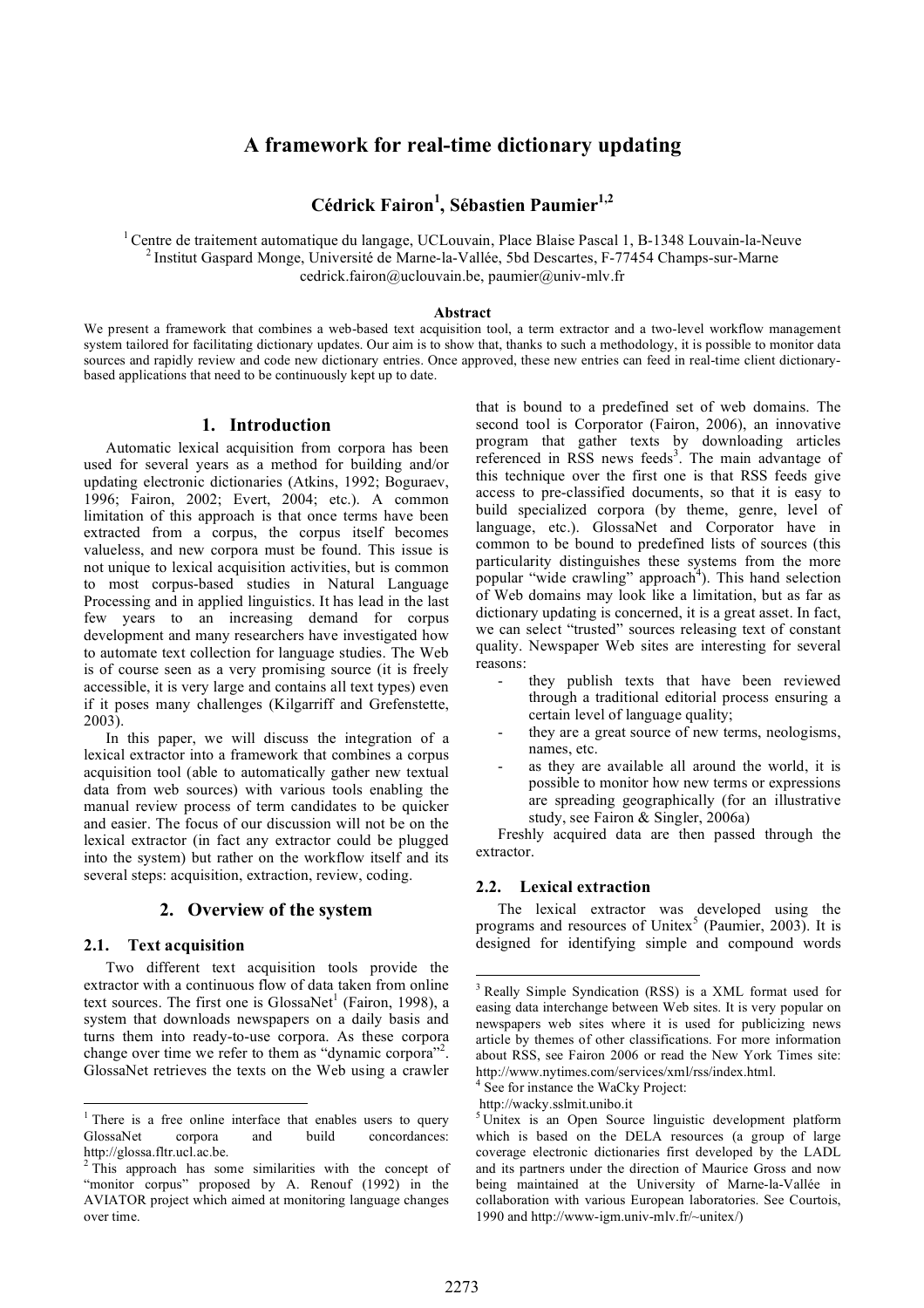matching given morphological rules and syntactic patterns. Although it is an important part of the system, this program will not be the centre point of our discussion as we will focus on the general architecture and on the review process (we do emphasise that any other term extraction software could be used in place of this program).

Extracted candidate terms are stored in a database together with the context in which they occurred (under the form of KWIC concordances) and some metainformation (date, name and location of the source in the newspapers will mention it, and the name of this molecule will instantly reach the top of the review list, which may be very important in a real-time perspective, as suggested in our title.

However, this system will also select words that have a short lifetime for fashion reasons and users may not want to accumulate such deprecated words in their dictionaries (for example, in a speech processing system or in a spellchecker, it is important to keep the size of the lexicon under control because if it grows too much higher noise and lower performance may result). In order to deal with

| Candidat: 69199 commissaire-enquêteu                                                                                                                    |
|---------------------------------------------------------------------------------------------------------------------------------------------------------|
| $O$ ceurrences (25): $+$                                                                                                                                |
| assainissement, permanence du commissaire-enquêteur, 9 à 12 h, salle d                                                                                  |
| i a reçu un avis favorable du commissaire-enquêteur. Ce rapport est te                                                                                  |
| sainissement est en cours. Le commissaire-enquêteur se tiendra à la di                                                                                  |
| <b>O Nom C Verbe C Adjectif C Préposition C Adverbe C Grammaire C Expression figée C Autre</b><br>Lemme   commissaire-enquêteu   DELAF   Google   ATILF |
| Commentaire :                                                                                                                                           |
| Ne sais pas<br>Soumettre<br>Rejeter                                                                                                                     |

Figure 1: First level review

which it was found). The absolute frequency of each term is also recorded and of course updated every time new occurrences of the term are found. As new corpora are automatically fed to the system every day, the counting continues, until a decision is made to accept or reject the candidate. Of course, only candidates that occur above a given threshold will be presented to the reviewer.

#### **2.3. Still counting...**

In a basic approach to term extraction, the program analyses a text and gives scores to extracted candidates. Lowest scored terms are then simply ignored<sup>6</sup>. In our framework, we keep each candidate as long as it has not reached the minimum threshold that makes it reviewable. As a consequence:

-it is possible for an infrequent word to reach the minimum score even after a certain period of time;

-the system will not ignore a term that is a hapax legomenon in each source but appears in several sources.

Another advantage of the storage/threshold combination is that we can sort the review list by scores to point out words that suddenly appear in news. For instance, if a new molecule against bird flu is found, all this problem we could monitor word frequencies over time so that we can detect when a word falls into disuse: when a term that occurs with a high frequency is selected, we check periodically if it continues to appear in newspapers. If a word that was very frequent at some point is not used any more (or only occasionally) over a given period of time, we can decide that this word is obsolete and remove it from dictionaries. On the other hand, if a word still occurs several months after it first appeared, then we could consider it as a new permanent word and stop checking its relevancy. The length of the reference period (weeks, months, years) depends on the application that uses the dictionary.

#### **3. Review process**

There are two steps in the review process:

1) extracted terms are manually sorted to remove bad candidates;

2) a linguist verifies each lemma and generates its inflected forms.

## **3.1. Review of term candidates**

In the first step (Figure 1), candidates are presented to the reviewer in a Web-based interface with a small set of concordances (several reviewers can work at the same time, the system keeps track of their respective actions and makes sure that the same term candidates are not assigned to several reviewers). If the word is to be validated, the reviewer selects a grammatical category, provides the correct lemma and then clicks on the submit button ("soumettre" in Figure 1).

A small set of concordances is not always sufficient to decide if a candidate is acceptable or not. This is why the

<sup>&</sup>lt;sup>6</sup> In more advanced approaches, low score terms can be postprocessed. For instance, if the analysis of an infrequent compound word shows that the nominal head of the compound is the same than the nominal head of another compound of the text which received a good rating, it is probably an interesting candidate. In other words, if *sulfuric acid* occurs 10 times in a text and *lactic acid* only once, the later could received a better rating than the one implied by its frequency because it has the nominal head *acid* which is also present in the more frequent term: *sulfuric acid*.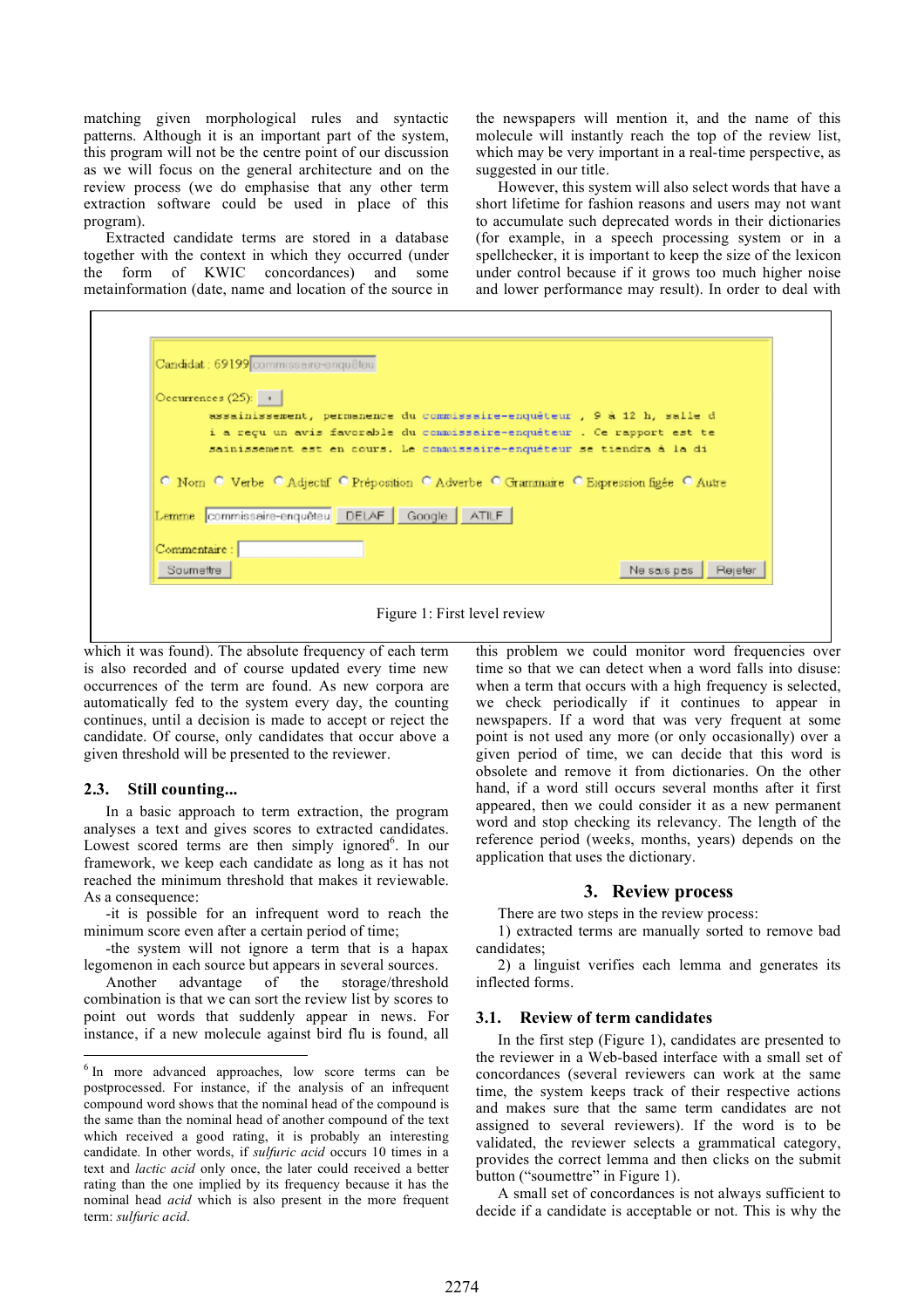interface gives access to additional tools that can help in the decision process:

- it is possible to visualise a longer concordance with more examples (see the *plus* sign button on the interface shown at Figure 1);

- the interface also gives direct access to online dictionaries. For French, our interface gives access to two dictionaries, the French DELAF<sup>7</sup> and the online edition of the TLF<sup>8</sup> (*Trésor de la Langue Française*, Atilf). A simple click on one of these two buttons will initiate a dictionary lookup in the corresponding resource.

- another possibility is to run a query in a Web search engine (Google, in our system). The search engine gives a general idea of the candidate's frequency on the web and offers additional examples. For example, Google<sup>9</sup> returns 166,000 occurrences of "commissaire-enquêteur". If the reviewer still cannot decide whether the candidate is appropriate or not, he can simply postpone the decision (button "je ne sais pas"). In this case, the candidate will be stored in a temporary list and will be submitted again later on.

morphological tool $11$  is integrated in the interface: the reviewer just has to select in a combo box the correct inflection class for a given lemma, and inflected forms are instantly generated (so that the linguist can directly see and check the output of the morphological processor). Figure 2 shows that the inflexion class  $N1^{12}$  was selected for the French word "téléthon"<sup>13</sup> and that it led to the creation of two dictionary entries, one masculine singular (N:ms) and one masculine plural (N:mp).

When the second level reviewer clicks on the validation button, these data are saved in a database, ready to be exported to any dictionary-based application (for example, an intelligent indexation system, a speech processing system, a spellchecker, etc.).

#### **3.3. Why a two-step procedure?**

The two steps are separated for efficiency reasons: in fact, we can argue that the first level does not require the same computational and linguistic expertise as does the second. Moreover a two-step procedure can involve



If the reviewer rejects a candidate, it is also recorded and added in an anti-dictionary (a stop list) so that the system will not select it for review in the future<sup>10</sup> .

## **3.2. Inflexion & coding**

In the second step, a linguist checks if the candidates approved in step 1 are relevant dictionary entries, and then generates the corresponding inflected forms. A different people and allows a better quality control, which is essential in a real-time application (produced lexical data may be used immediately after their validation by a linguist). This quality control is best ensured if fewer people are involved in the second step than in the first one. It is indeed in step two that one can work on data uniformisation and on the coherence of the data. We consider that this task is best handled if the people working on it are not the ones who have selected the words. Of course, the second-level reviewers must provide feedback to level-one reviewers for any selection/coding problem they notice.

 <sup>7</sup> Delaf dictionaries exist for many different languages. They are developed in the framework of the RELEX network. See

http://ladl.univ-mlv.fr. 8 http://atilf.atilf.fr/tlf.htm 9 When passed to the search engine, the query is automatically quoted so that the engine will look for an exact match in case the query contains several words.

In the case of compound candidates, some are discarded because there are free structures *(Sunday morning)* and some others because they are not valid syntactical units but errors from the extractor. If these categories were sorted, one could explore the idea of using this manually-made anti-dictionary to reject wrong analysis in a parser.

 $11$  We will not describe in detail the morphological generator. For a general presentation, see the Unitex manual (Paumier, 2003). <sup>12</sup> As explained in Paumier (2003), the N1 category gathers

masculine nouns whose plural is formed by appending a "s" to the singular form.<br> $13$  A television program that aims at collecting funds for medical

research.